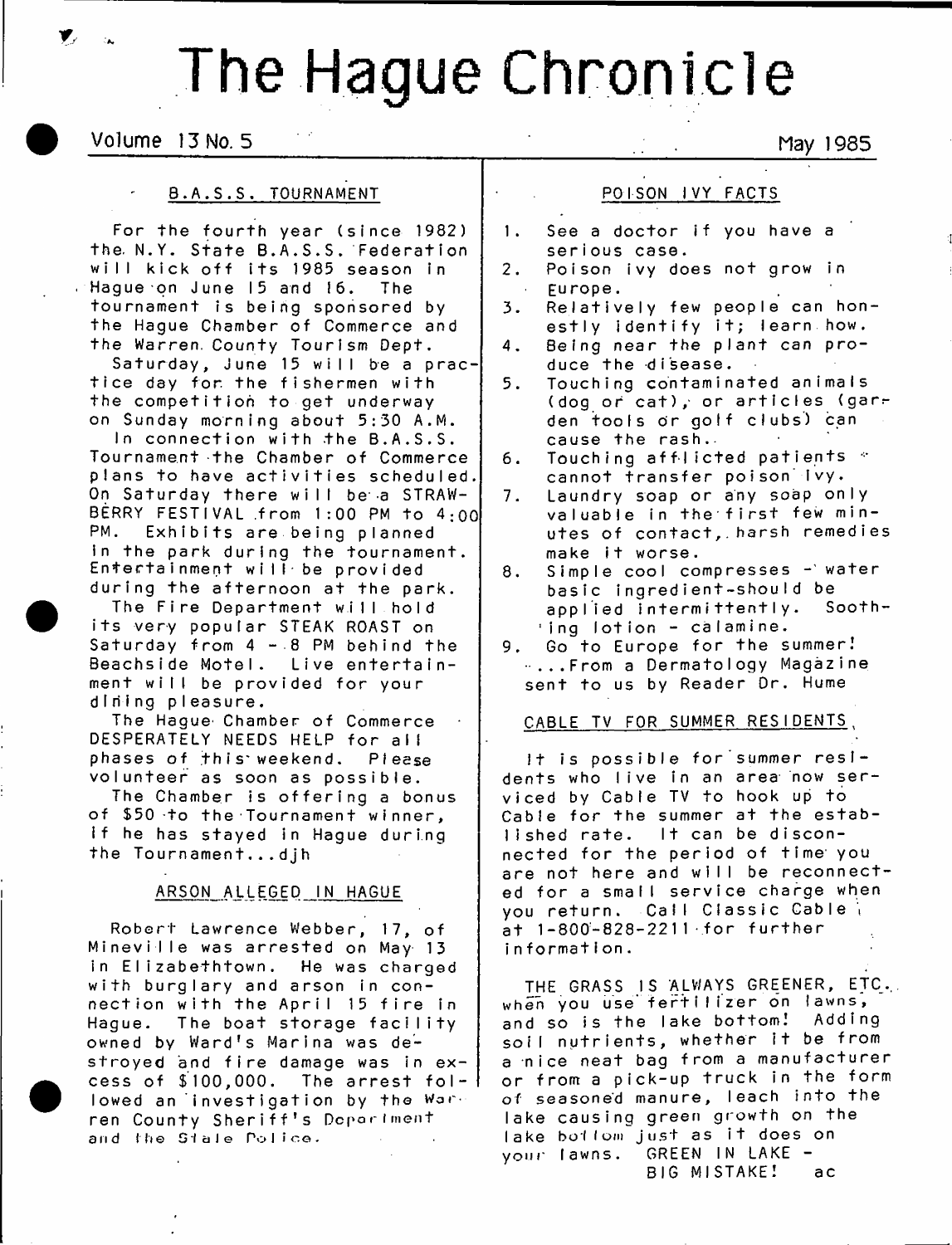## **NEW YORK STORY**

On the upper deck of the Staten Island Ferry, there was no other place to be if you were a Staten Islander and commuted to school in the thirties. It was our campus. It was a study hall. It was a place to dream, to meet friends, or just sit and watch an occasional ocean liner go by. Of course rush hours you hurried for a seat unless  $\cdot$  you were a hardy soul and walked around the upper deck. Winter and summer I can remember the people one saw daily striding with some purpose in mind of good health to take them through, perhaps, a day in a dull office or difficult classes at a university.

Many would pause as we passed the Statue of Liberty. . Others continued reading or walking, ignorfng the Old Lady (christened that by returning  $G.1.$ 's) - we never called her.that. That statue never ceases to thrill me as it Had my mother. She was five years old and stood somewhere on the Manhattan shore and watched our gift from France and Bertholdi assembled; at least that is what we were told many times. We assess learned the inscription at the base of the statue. We knew it was from the poem 'The New Colossus' by Emma Lazarus:

"Give me your tired, your poor, Your huddled masses yearning to breathe free,

- The wretched refuse of your teeming shore.
- Send these, the homeless, the 'tempest tossed to me,
- 1 lift my lamp beside the golden  $door. \dots MB$

# SURPLUS FOOD

A number of callers have asked when surplus food.will be distribu ted in Hague. Diane, Town secretary, has been informed that there will probably be no distribution h o fure Septomhor.

# CHRONICLE GOES MODERN

' 2" .

The staff of THE HAGUE CHRONICLE is proud to announce that a computer has been purchased for the purpose of publishing the paper more efficiently. After spending many months investigating the pros and cons of a number of computers we have purchased an Apple - Macintosh with printer. Unfortunately your publisher has not quite mastered the machine so you will note that this issue is being published via the good old IBM Selectric. However, the masthead of this issue has been done on the computer.  $(l$  was practicing!)

I hope that by next month I will be p roficient enough to do the whole issue on the computer. It is a challenge, to say the least!

We now have an office set up in my home. I would be pleased to have you stop by. I have no established office hours, so better call first!

And speaking of mastheads  $-$  we have not forgotten our masthead contest. We had a number of entries but they have still not been judged. Hang in there - we should be able to announce the winner next month...D. Henry, Publisher

#### FIRE DEPARTMENT

A group of ten men from the Hague Fire Dept, will attend the Fire School at Colonie Fire Tower as guests of Chief Clancy and Mayor Frank Reale of Green Island on 5/19.

| Recent Fires |       |           |     |    |              |  |
|--------------|-------|-----------|-----|----|--------------|--|
| January      |       | $3$ fires |     |    | 56 man hours |  |
| February     |       |           | 24  | "  | 11           |  |
| March        |       |           | 170 | 11 | и.           |  |
| April        |       |           | 199 | Ħ  | 11           |  |
| Total        | $-17$ |           | 449 | Ħ  | 11           |  |
| Ambu∣ance    |       |           |     |    |              |  |

4 runs` 190 miles. 50 man hours

Nost mooting - June  $3 - 8:00$  PM!!!

STEAK ROAST - June 15 - LIVE ENTERTAINMENT ...Joanne Stormor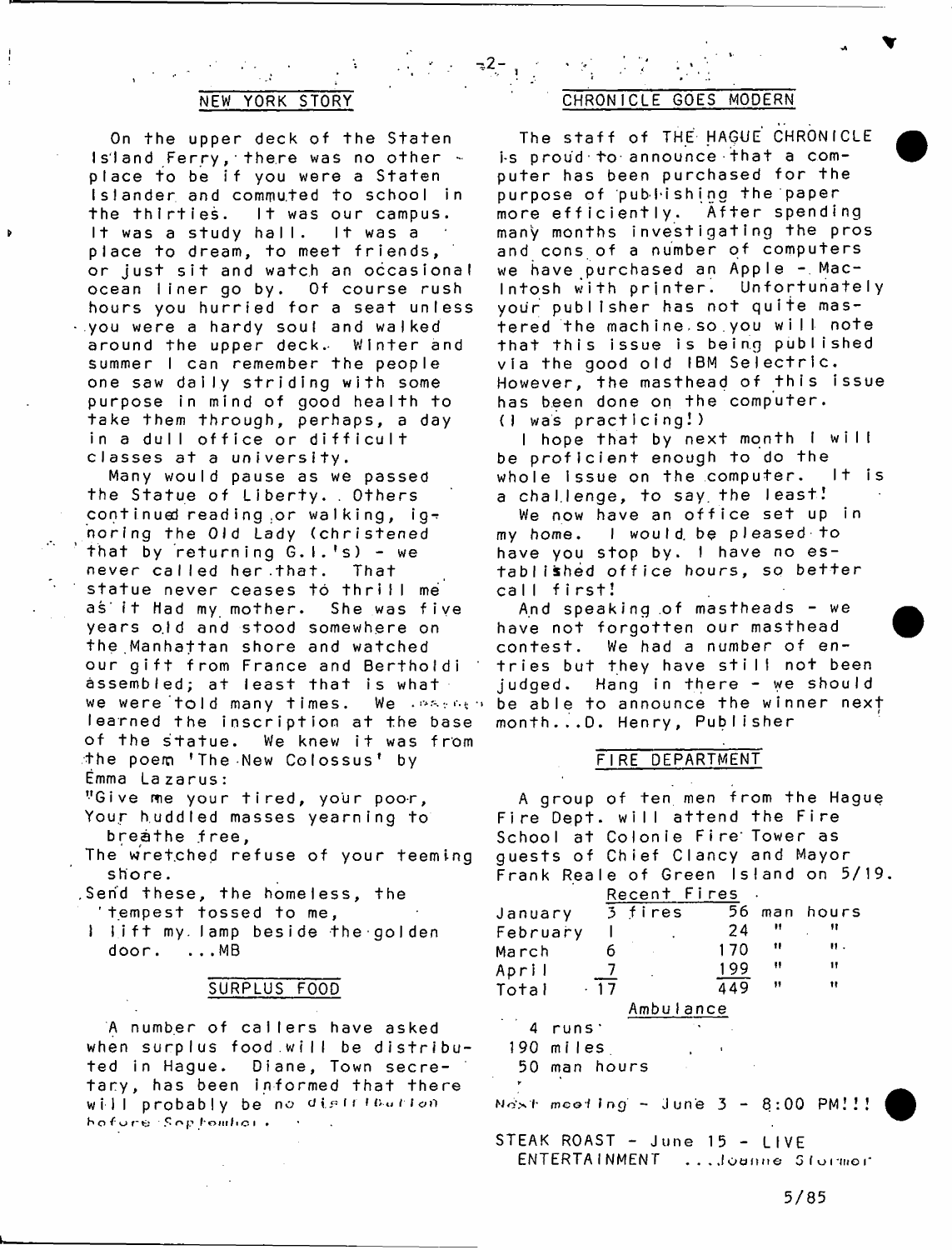#### TOWN BOARD MEETING

On 5/14/85 a screened gravel b,id for- \$2.50 per yd. was awarded to Larry Hues- . tis. The high bidder for the 2 pistols was Elmer Patnode. Necessary pistol permit will be carefully checked before sale, A request for \$119.50 ( incorporation fee) was made by the.newly formed Senior Citizen Club. Motion to allot this sum was passed unanimously.

Additional letters included three from. APA. The correct ion. of an error in the regional map that lists a parcel just off Rt. 21 that should read state owned  $\div$ not private land. Town had no objection to the change. A reply from R. Glennon, APA lawyer, to one from Supervisor Bolton re: APA involvement with any future Art. 78 problems. Bolton will pursue this issue. Application has been forwarded to APA for a share of the State Financial Assistance.appropriation for Land Use Plan changes.

A request for use of the Hague landfill as a depository for chemicals used in the Ti School, District was rejected  $unanimously.$ 

Gerald Solomon reiterated his opposition to the freezing of this next year's Social Security COLA's. Will introduce his own bill concerning same.

Pastor Bruce Stetser has resigned from the Warren County Youth Board.

Niagara-Mohawk employees are instituting a radio-watch program to benefit our communities. It will cover emergencies: street crime, accidents, etc.

A water problem caused by ditch runoff at Donald Ward's in Forest Bay will be checked by Dan Beiden and Dick Bolton.

All owners of property adjacent to the Hague brook are to be notified that they are eligible for flood insurance.

First Quarter report by Harvey Yaw, Town Justice, was as follows:

| M.V. cases                           | 16            |
|--------------------------------------|---------------|
| Transcript for Atty.                 | \$3.50        |
| Money to Audit & Control \$193.50    |               |
| Supervisor Bollon announced the ful- |               |
| lowing receipts from Cable TV        | $\mathcal{L}$ |
| $10/1 - 12/31$<br>\$158.08           |               |
| lst atr. '85 ,                       | 185.25        |

Committee reports tell us that the packis ready for summer, the trees at the  $\longrightarrow$ nublic duck have been all and dead sines

removed: that a .6 mile of Split Rock Rd. has been resurfaced.

Town.appointments have been made: MICHELLE BRUNET has been appointed to fill the vacancy on the Zoning Board of Appeals MARTIN FITZGERALD, SR. has been appointed to fill the vacancy of Councilman on the Hague Town Board. His term will run untiI Jan. 1, 1986.

Our insurance rates,have almost doubled. Consultant to check more beneficial proposals for the town.

Special Town Board meeting on Friday, May 24 at 6:30 PM to discuss Waltonian Island Ordinance and Employee's Guide...GL

#### BEAR WITH US

The Town Hall has a new telephone system. Apparently a number of people have called the Town Hall recently and have been getting constant ringing. Diane Frasier, secretary, informs us that this does not necessarily mean there is no have in the office. In'fact most of the time it means that the only Ifne into the office is currently tied. Up. There is a beep on the line that is being used to ■tell the user. that, someone is waiting. However, if the original caller is put on hold to *answer* the waiting call, it is usually very difficult to get back to him. They are trying to get this straightened out. In the meantime, please be patient. Best advice is to call back in a couple minutes...djh

#### QUILT SHOW

The Wings Falls QuiIter's Guild of Glens Falls is sponsoring its second biannual Adirondack Spring Quift Festival Saturday and Sunday, June 1 and 2 at Adirondack Community College.

The Guild is currently seeking quilts or quilted items for this year's show. It is anxious to hear\* from anyune who has a quilt or quilted items, eithor now or hoii loom, who would I ike to display them.

More information is available from Carolyn Accardi, 9 Hoyt Ave., Glens Falis On Nancy Strong, Vaughn Rd., Hudson falls.

-3-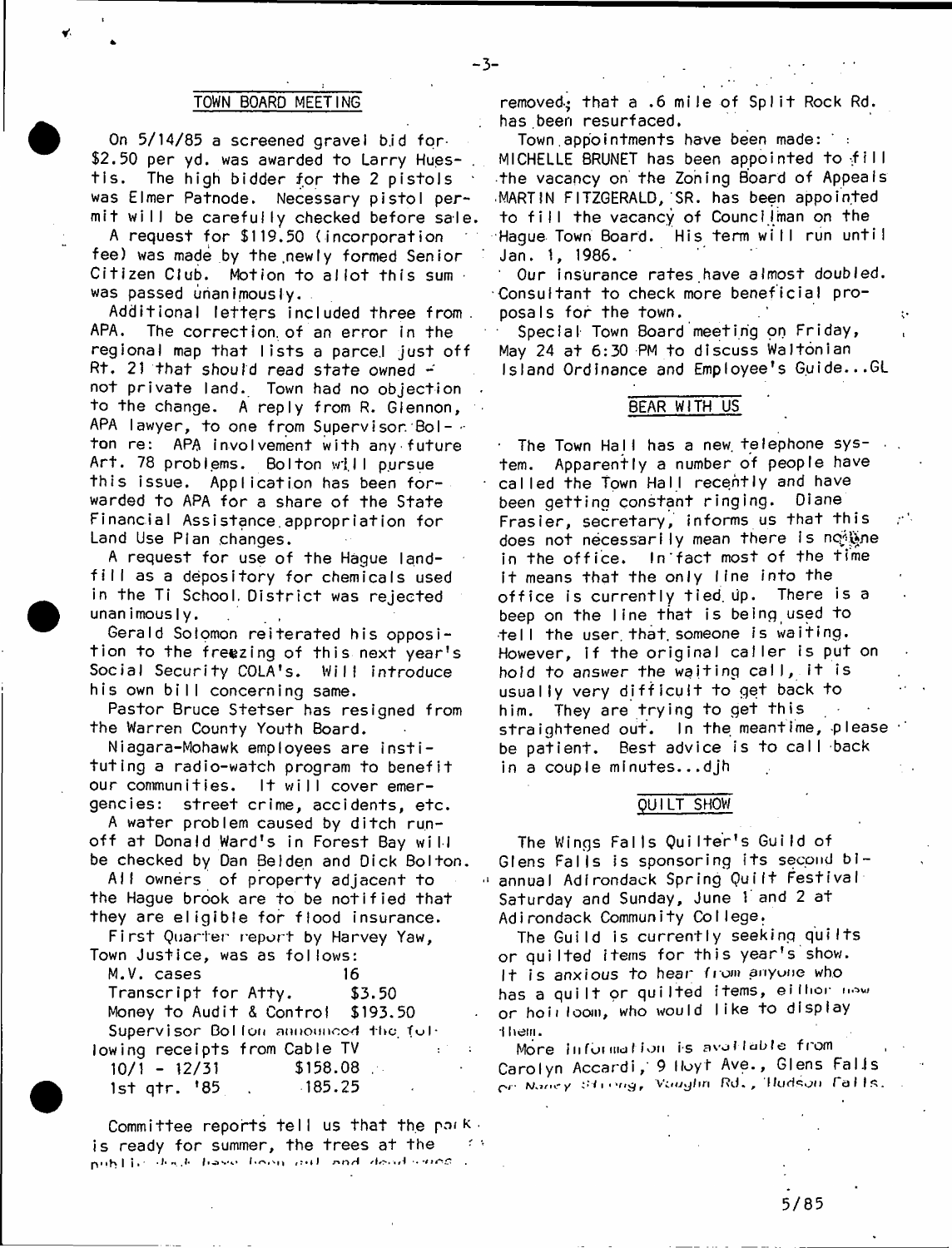# WILLY C's APRIL/MAY WEATHER NOTES TICONDEROGA FESTIVAL GUILD

 $-4-$ 

April 18 was a "doozer", 2" of wet snow with wind out of the N.E. at 28 M.P.H. in the A.M., lightening and thunder by 6:30 P.M. The low temperature for the day was 26°F, the high 41°F. It never got lower than the 22° mark set on the 10th. On the brighter side it hit 80° on 4/24 and 84<sup>°</sup> on 4/30. We also picked up another I hr. and 24 min. of daylight during April, 49 of those minutes coming in the morning. Our top wind velocity during April was 35 M.P.H.; it hit 39 M.P.H. on May 1 and has been fairly windy so far this month. Temperatures have been gradually warming up in May, but frost danger is not entirely over. It was 33°F on May 9 at this location, but I am certain it was much colder in many spots. Glens Falls hit the low temperature for the nation the same day, so we faired better than some. Our area is doing better than many in the rainfall department, at least for the first two weeks of May. We have had 2 in. plus of precipitation to date. All in all things are really beginning to look like summer. Trees are greening up the mountainsides. Fruits and flowers are blossoming out and practically all our summer feathered friends are in residence, along with the black flies and mosquitos. The bird population and number of species really does seem to be increasing. The fishermen are back out in great numbers. Observed a small centerboard catboat sailing In a 20 knot breeze the other day and three water skiers cavorting today. The water temperature is 49<sup>o</sup>f at the two foot I eve I'.

A warming thought to leave with you the heating degree days so far this season through April 30 are 4.2% warmer than last year and 7.3% warmer than normal...Willy C.

#### ASSESSMENT INFORMATION

. The assessment, inventory and valuation data for the Town of Hague is available for examination and review pursuant to Section 501 of the Real Property Tax Law.

This information may be reviewed by appointment at the Town of Hague Town Hall on Saturday, May 18 between 1 and 5 PM and on Tuesday, May 21 from 4 - 8 PM. For-appoentment call 543-6161.

The membership drive for the Guild is under way. Last year's members have received letters asking them to renew their memberships. New members are needed and most welcome.

An excel lent program of concerts and entertainment has been set up for the 1985 season, opening with The Empire State Brass Quintet on July 16 with a reception for all concert goers following.

Other programs include the Summertime Olde Towne Band, Gregg Smith Singers, Mozart on Fifth and the bluegrass group. The McLain Family Band.

Of particular interest to the children is the Arts Trek III program. This series begins on July 3 with the WIZ KIDS and continues on July 10 with Marshall Izen (Rags, Bags and Dragons); July 17 Empire State Brass Quintet; July 24 Gregg Smith Youth Singers; July 31 The Act Wagon's Alice in Wonderland and Aug. 7 the Merlin Magic Show. All of these programs, approximately one hour in length will be held under the tent on the Ti Community Building lawn. There is no admission charge to the Arts Trek programs and though they are geared especial ly for children, the public is invited.

Mark these dates on your calendar!! dh

#### CHAMPLAIN VALLEY CHORALE

The Champlain Valley Chorale will hold a spring concert on Saturday, May 18 In Vergennes, VT at 7:30 PM. They wifi perform again at the United Methodist Church in Ticonderoga on Sunday, May 19 at 4:00 PM. Special music will be furnished by a harpist, flutist, guitarist and cymbalist. The public is cordially invited to attend either or both of these concerts.

#### *DID YOU KNOW?*

*FA.om mtnute*a *PocheAteA. Tom meeting ISOS* (changed to Hague that year): "A *vote, taken that tkexz should be \$30 JiouUed faoK tom expend ca tn 1808*" In 1909 Haque Town meeting minutes *AtateA:* "A *vote th a t \$20 aa enough* money to be raised for the year 1809. " A *vote th a t \$20 Akatt* be *AatAed. fan*  $PooA$  money....From *Historical* Soc. *Aecords*.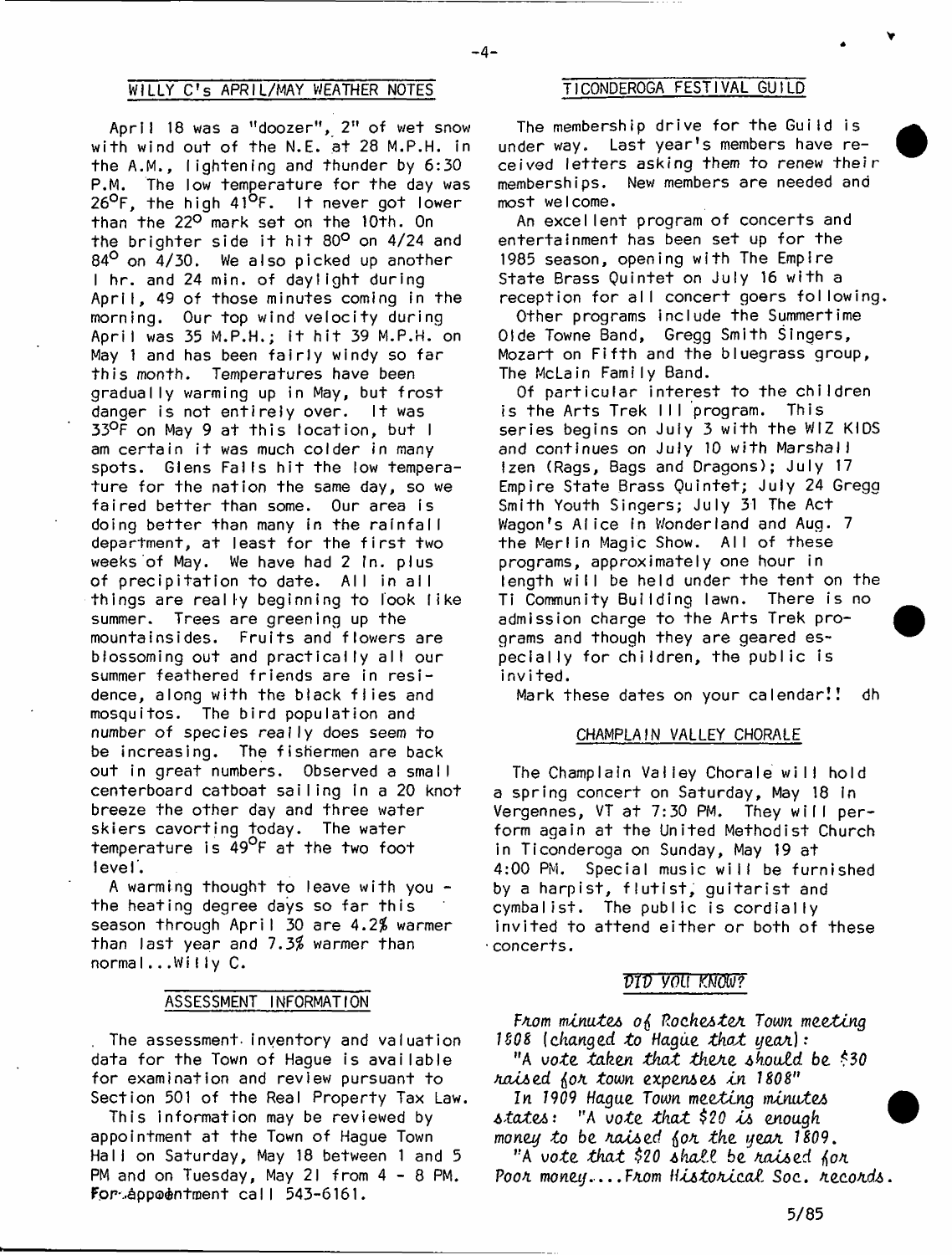# ZONING BOARD OF APPEALS 4/25/85 HAGUE PLANNING BOARD 5/2/85

Ray Snyder, newly appointed  $\cdot$ chairman of the ZBA, and Board members, discussed the procedures which they should follow when making decisions concerning requests for variances. Dan Kane, Assistant Director of the Warren County Department of Planning also attended this meeting to answer questions that the Board had on this matter. The Board is still walting for the Town Board to make an a ppointment of a new member to fill the vacancy that has existed since Jan.  $1.*$ As there were no requests for variances, this was basically an informational meeting and one of re-organization under the new chairman. David Martucci is the new secretary of the Board..ac<br>\* Appointment made 5/14 Sec. Appointment made 5/14. See

Town Board news.p.3

# AUDUBON BIRDATHON TO AID LOCAL EDOCATION PROJECTS ·

Saturday, May 18 will be strictly for the birds, according to the High Peaks Audubon Society. On that day volunteer counters will be out In full: force in an attempt to spot as many bird species as possible in just 24 hours.

The 1985 BIRDATHON is the cilmax to the National Audubon Society's bicentennial celebration of the birth of John James Audubon, the great American naturalist and artist and namesake of the halfm I !Iion-member conservation organization.

Volunteers are signing up area  $\cdot$ sponsors. A sponsor pledges a nickel, or more, for every bird species spotted by the volunteer. Last year's record was 95 different species.

Proceeds collected from this event will be used to send two. children to Camp Colby this summer and to further educational goals of the chapter.

Those interested in participating as either watchers or sponsors should call Laure Moode at 543-6060.

 $-5-$ 

A public hearing was held in regard to the minor subdivision of John and Cristine Pucek's property at the foot of Tongue Mt. There was no opposition expressed concerning the proposed subdivision. At the regular meeting following the hearing, the Board reviewed the application and determined that it met all zoning requirements, approved the subdivision.

The Board set June 6 for the public hearing on the Jay Reynold's<br>proposed minor subdivision. Warren proposed minor subdivision. County Planning Board supports this subdivision.

The Planning Board is requesting that the Town Board have Town Attorney, John Silvestri, write Dr. Walter Sperling in regard to his fence that is in violation of the Hague Zoning Ordinance.

Liliana Preaudat of Hollow Road wrote the Town Board that the property across the street from hers had become a junk yard and requested the Town enforce the zoning rules which prohibits junk yards at that location. The Planning Board supports her request.

# E.S.T.R.A.

Dick Frasier, owner of Lakeshore Garage, Inc. and President of Empire State Towing & Recovery Assn. has announced that the 2nd annual Tow Show will again be held at the Fort William Henry Hotel in Lake<br>George June 7, 8 and 9, This 3-George June  $7, 8$  and  $9.$ day event is attracting professionals in the towing & recovery field who want to improve their skills and/or pit their skills and rigs against other operators. 200 to 300 trucks & their operators will be on hand and all those who like to see big equipment in action should be at the Fort William Henry on Sat. between 9 AM & 5 PM to see these men and thele machines in raction during the day-long, Rundman CaC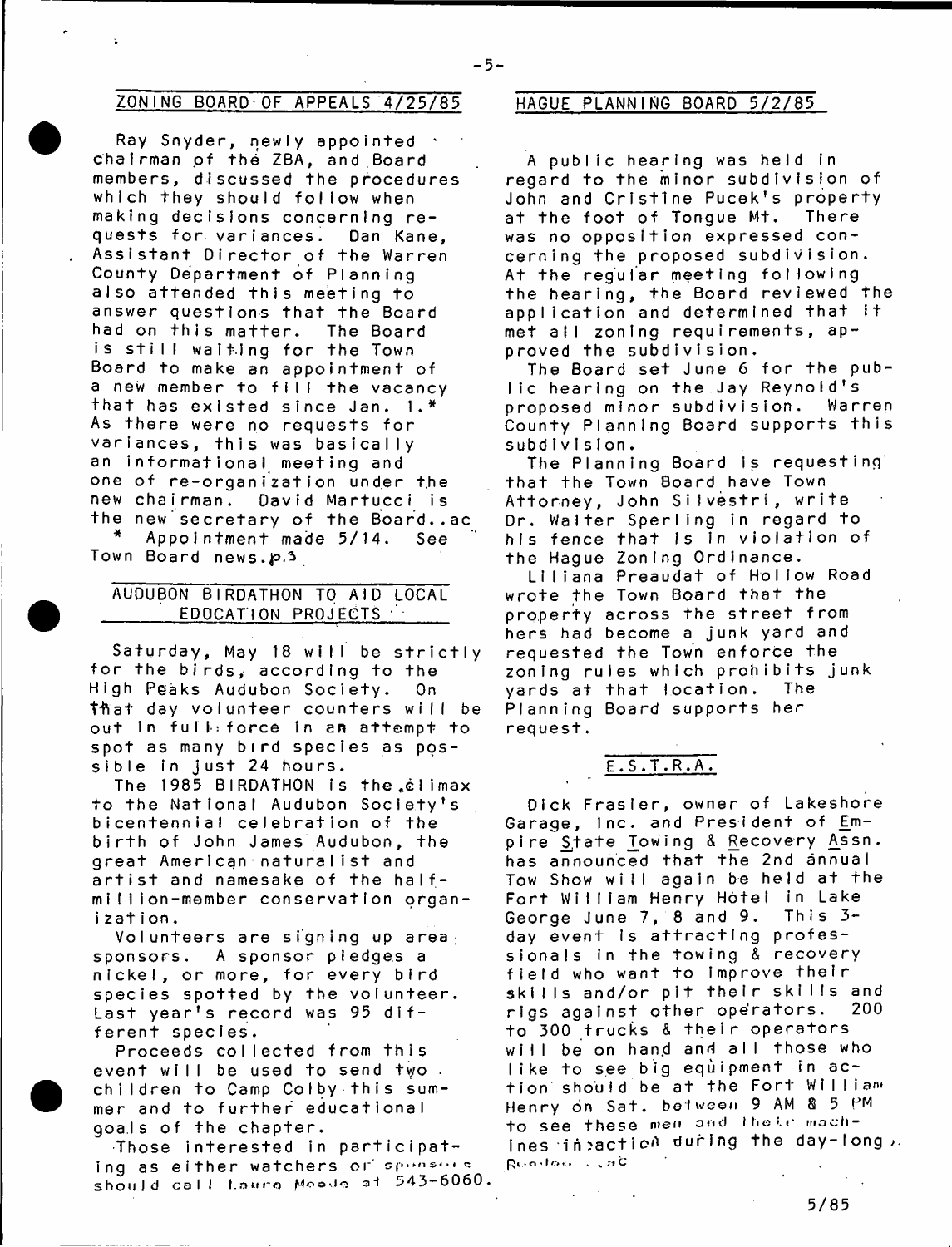# HAGUE HISTORICAL SOCIETY **THE SEASON**

David Rutkowski, Chemistry teacher and director of the Planetarium at Ticonderoga High School, will speak at the May 22 meeting of the Hague Historical Society at the Baptist Church at 7:30 PM. His topic will be "Birds of the Adirondacks and Champlain Valley." Mr. Rutkowski is president of the High Peaks Audubon Society, Elizabethtown, NY.

The Hague Historical Society cordially invites all interested residents to hear this very interesting and informative program...LM

#### BOARD OF EDUCATION

There are three openings on the Board of Education this year. Michael Gallant has chosen not to run. Tony Paniccla and Orly Dixon are both candidates for reelection and Martin Halpert and Michael Diskln will also be candidates. The top three vote getters will be elected to the Board. ELECTION DAY will be June 12.

There is an expected increase of  $$430,000$  or a  $4.5%$  true tax rate increase over last year; an assessed increase of  $6 - 7%$ . Part of this is due to requiring 3 new teacher positions; a 10% increase in supplies; \$13,000 increase in liability insurance and \$54,000 for track improvements.

The Board decided to change the holiday dates as previously announced. May 24 and May 28 will be holidays, due to the return of snow days.

The high school band played for  $1\frac{1}{2}$ hours at the Capitoi in Albany on April 22.

It was announced that 170 students are participating in spring sports this year.

#### SENIOR CITIZEN CLUB

At the April 24th meeting of the club. officers were elected and a ByLaws committee was formed. Meetings are to be held at 1:30 PM on the fourth Wednesday of each month. Next meeting-May. 22. At this time a vote will be taken for our first spring trip. We urge you all to attend. Again, I want to remind all seniors that they can contact the Office of the Aging in the Warren' Bownty Municipal Center, 761-6347 (collect, if necessary) for just about any problem. ...Georgina Lindquist, President

Are you in need of services? Do you have a service to offer? THE HAGUE CHRONICLE will be happy to print your requests in our June issue if you let us know by June 10. So— if you would like to baby-sit, houseclean, do yard work, etc. etc. (or need someone who will), please let us' know. We hope we can be of service to you...djh

#### ATTENTION - HAGUE CHAMBER MEMBERS

1985 dues statements will be sent out shortly. Your cooperation in paying your dues (\$50) as soon as possible will' help greatly to support the Hague Spring Community Weekend (BASS TOURNAMENT, STRAW-BERRY FESTIVAL, STEAK ROAST) on June 15 and 16, 1985. An additional donation to defray the expense of the BASS Tournament prize money would also be appreciated. Please make checks payable to "Hague Chamber of Commerce" and send to Linda Coffin, Treasurer. Thank you...KS

There will be an important meeting of the Chamber of Commerce on Monday, May 20 at 7:30 PM.

# AMERICAN LEGION

Memorial Day will be observed by Hague Post 1538, American Legion with brief but impressive ceremonies to be conducted on Monday, May 27 at 10 AM at the May Memorial Cemetery, New Hague Road, to be immediately followed at 10:30 by a similar observance at the old Hague Cemetery at Rt. 8 and West Hague Road. All post members plus the general public are urged to attend these ceremonies in remembrance of our honored dead.

Following the ceremonies, all are invided to the Legion Home for coffee and doughnuts, at which time sample American flags will be on display for immediate sale, plus the taking of orders for early delivery of special sizes and grades not in stock.

The next regular meeting of Post 1538 will' be held at the Legion Home on Wednesday, June 5 at 7:30 PM...BAC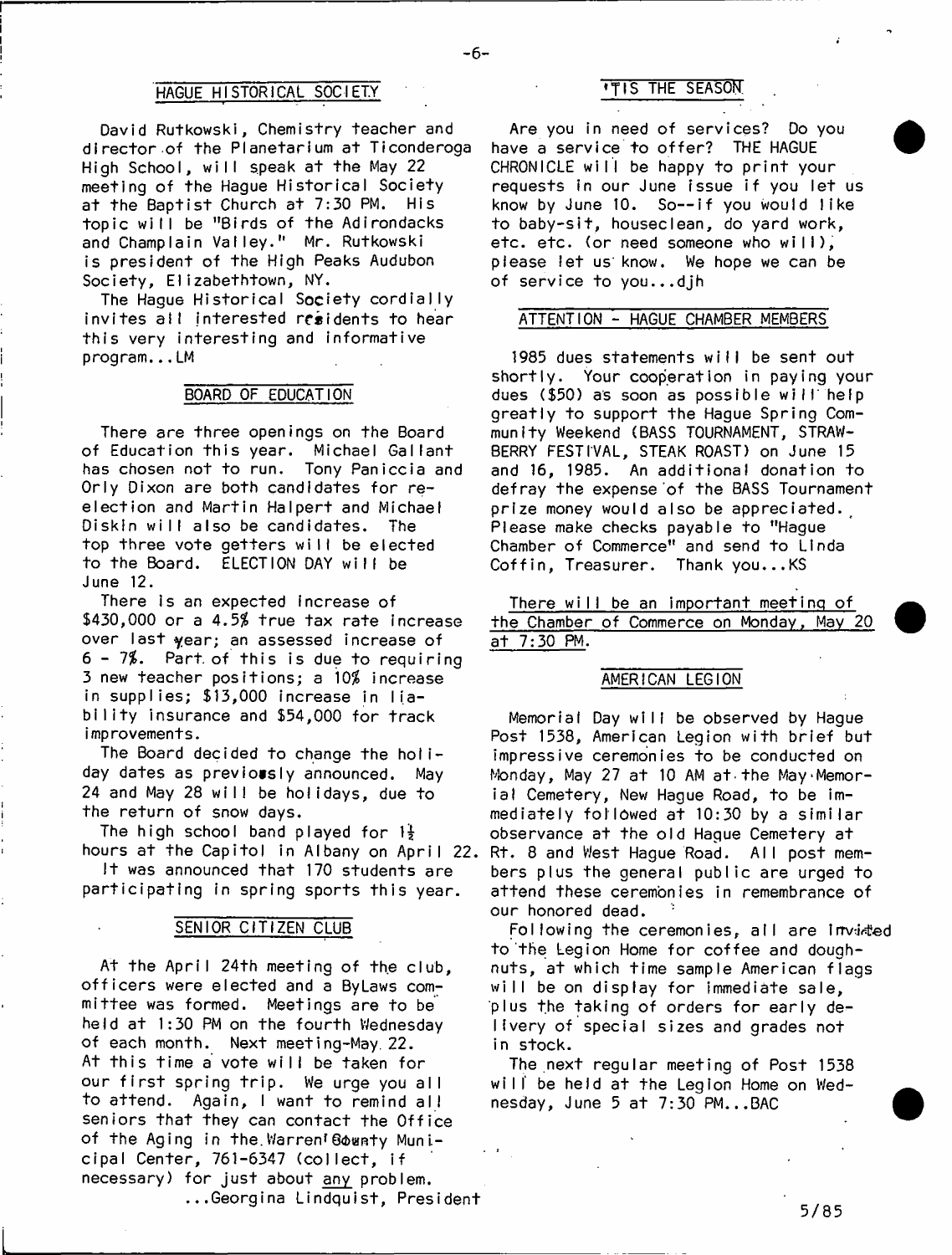# SOUND INGS

 $-7 -$ 

- BORN A boy, Ross William, to Capt. Robert and Jackie-(Fowler) . Byers on March 11 in West Germany. Grandparents are Pat Fowler and Frank Fowler, Hague'.
- BORN A girl, Jessica Marie, to Michelle (Snyder) and Timothy Gregoire on April 6 in Brockport, NY. Grandparents are Mr. & Mrs. Ray Snyder, New Hague Road.
- BORN A boy, Christopher Edward, to Sally and Jeffrey Engler on April 7 in Albany. Grandparents are Dottie & Howard Engler, Hague.
- BORN A boy, Adam Joseph to Donna (Cameron) and Tommy Charbonneau on April 24 in Manhattan, KS. Grandparents are. Mr. & Mrs. Gordon Cameron, Hague.
- ENGAGED Lisa Leonard, Friends Pt. to Richard Timm of Cornwall, NY. Lisa is the daughter of Blythe and the late Richard Leonard.
- ENGAGED Deborah Jane Bell, daugh-. ter of Mr. & Mrs. Bobby Bell, Hague, to John Edward Cameron of Poughkeepsie.
- MARRIED Frank Fowler II, son of Mrs. Pat Fowler and Mr. Frank Fowler, Hague, to Lisa Boyle, Port Henry on Feb. 22.
- $DIED Ethel (Fitzgerald) Delarm, -$ Iife-time resident of Hague, on her 88 th birthday, April 22, in Moses Ludington Hospital. She is survived by her husband Rollin*p on thi*e A*pril issue of The Hague* son James, eight grandchildren, and two great-grandchildren. Here '' with the anticle on the V.F.S. son, Keith, deceased, was a former supervisor of Hague.
- DIED Samuel R. Frasier, 63<sub>.</sub> Hollow Rd, on April 23 in Mosés Ludington Hospital. He is survived by his wife, Helen, four daugh-s ters, three sons and eightgrandchildren. Four brothers, all of Hague also survive.
- BLYTHE LEONARD, Friends Pt. graduates on May 19 from Johnson State College. She has been selected to Who's Who in Amer. Universit ties and Colleges. Blythe was on the President's list her senior year and received the school's highest education honor, the Excellence in Teaching award. She has accepted a teaching position in Vermont.
- Robert Patchett, former Hague councilman, at a court session in Albany on May 10, was fine& and ordered to make restitution of unpaid taxes, plus accrued interest.

## CLEAN-UP DAY

The Highway Department will hold a CLEAN-UP DAY on May 17 from 8 AM until 2 PM. The landfill is closed that day, but will be open for anyone interested in helping us .spruce up our town. Anyone, having trash and no way of getting It to the landfill, please contact the Highway Garage for pickup. Anyone wishing to volunteer their time, we would appreciate it. You can contact 543-6500 for more... details...DB

# NOTICE TO ALL HAULERS

Any trucks carrying loose materials - e.g. sand, garbage, leaves, brush - shall keep a cover over it while i r a n s/Lo-rTLxLQ^ ' w Supervisor (Rfchand Bolton)

8/t*otheM GMegoxy H unt*, *M anhattan* e " . . *,C ongM dtutatlon6 ChM.ofLte.tie.,* f wa4 *veMu tmpMe66ed* ^ q a / E & m *&l6o the Vtewpotnt* a/t*t£c%:e.on NtcAJtagua*. . . "

Ed. And speaking of the V.E.S.Pro*gMam*, *fioA tho6e you who* r *asked* - V.E.S. stands for *Vouth Ji6tablt6hed SeMvtce. \**

*f*